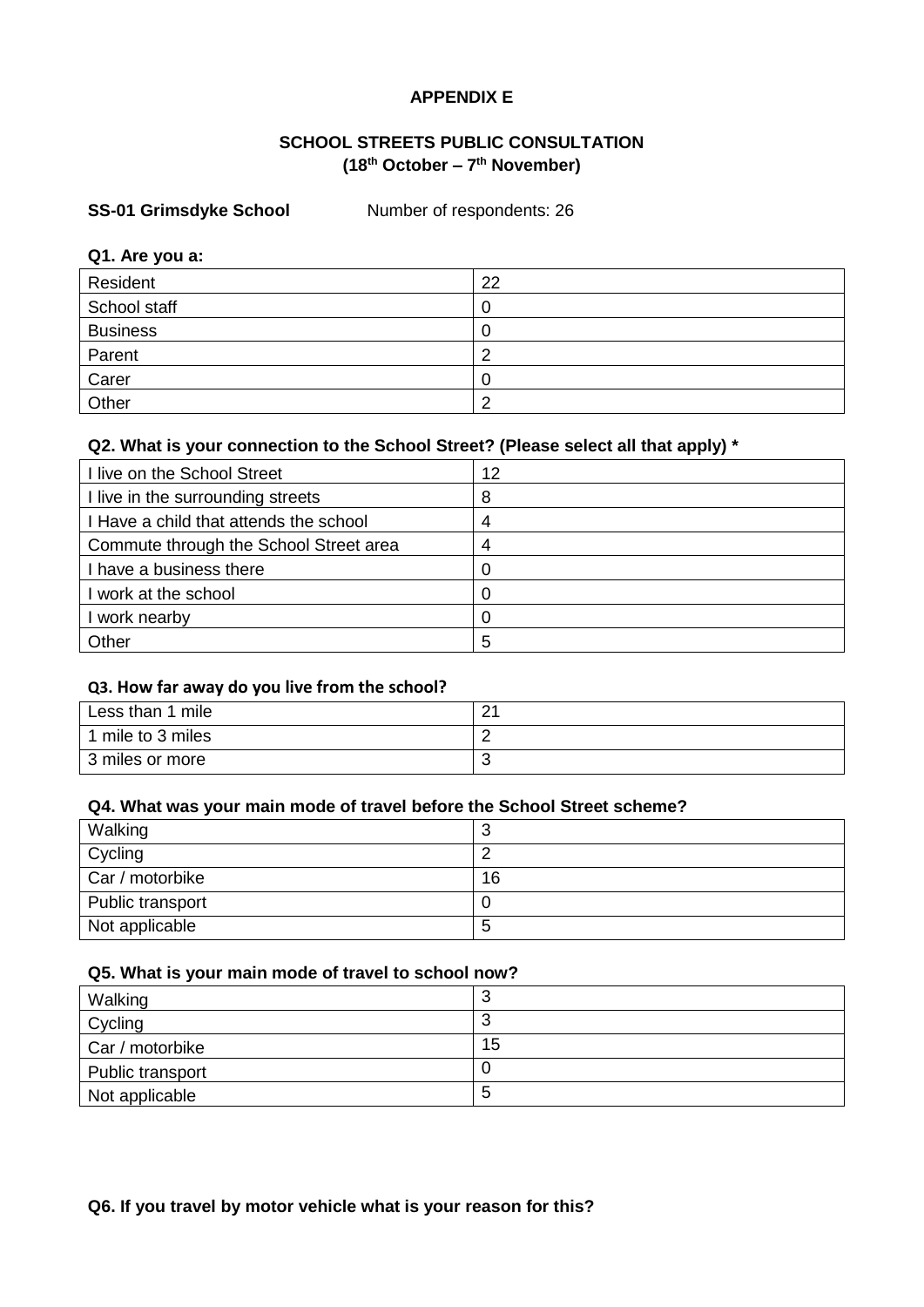| don't feel safe cycling                    |   |
|--------------------------------------------|---|
| don't feel safe on public transport        |   |
| have a mobility disability                 |   |
| don't feel safe walking                    | 0 |
| My journey also goes to other destinations | 5 |
| Convenience                                | າ |
| No convenient public transport services    | 3 |
| live a long distance away from the school  |   |
| Other                                      |   |

| Yes, online survey | ч |
|--------------------|---|
| Yes, email         |   |
| Yes, other         |   |
| No                 |   |

### **Q8. Once you have read the consultation document, please answer the following questions and let us know your views on the experimental School Street.**

|                                                                                                                 | Strongly<br>disagree | <b>Disagree</b> | Agree          | Strongly<br>agree |
|-----------------------------------------------------------------------------------------------------------------|----------------------|-----------------|----------------|-------------------|
| Road safety on surrounding streets has<br>improved                                                              | 8                    | 9               | 5              | 4                 |
| Road safety on the School Street has<br>improved                                                                | $\overline{4}$       | 3               | 11             | 8                 |
| Congestion on the surrounding streets has<br>improved                                                           | 9                    | 9               | 5              | 3                 |
| Congestion on the School Street has<br>improved                                                                 | $\overline{2}$       | 2               | 13             | 9                 |
| Parking in the local area has not been<br>affected by the School Street                                         | 10                   | 8               | $\overline{4}$ | $\overline{4}$    |
| Fewer cars are travelling in the area at<br>school drop-off and pick-up times                                   | 8                    | $\overline{7}$  | 3              | 8                 |
| Cars are now travelling at slower speeds                                                                        | 5                    | 10              | 6              | 5                 |
| Drivers do not leave their engines running<br>when they are parked                                              | 6                    | 6               | 9              | 5                 |
| I see more people walking and cycling at<br>school drop-off and pick-up times                                   | 5                    | 9               | $\overline{4}$ | 8                 |
| Before the School Street was implemented<br>there were parking and congestion issues<br>related to the school   | $\overline{1}$       | 3               | 6              | 16                |
| Before the School Street was implemented, I<br>thought it would be disruptive and<br>inconvenient, but it isn't | 10                   | $\overline{7}$  | 6              | 3                 |
| The School Street scheme has had a positive<br>impact                                                           | 8                    | 3               | 5              | 10                |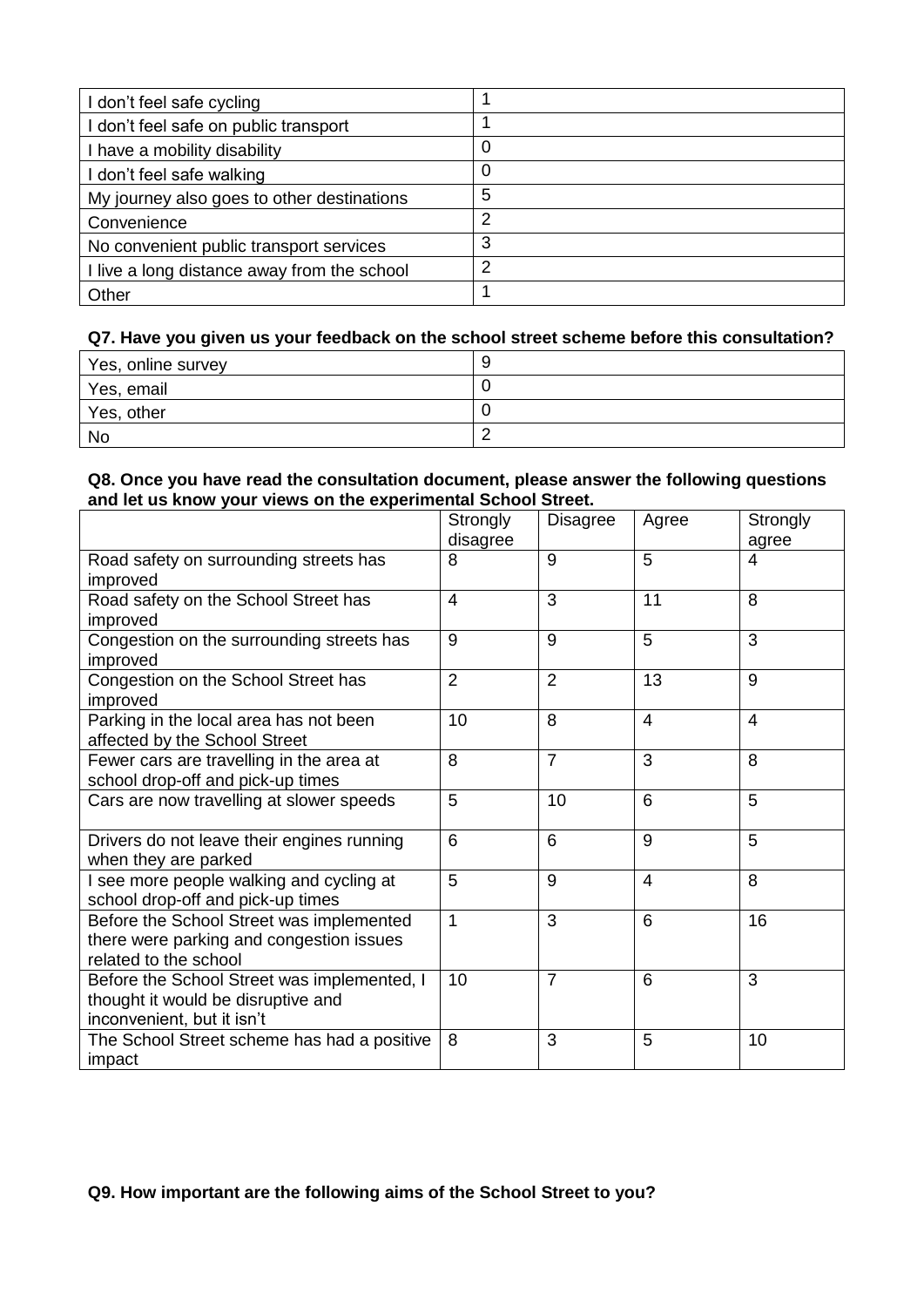|                                                                          | Important | Not very  |
|--------------------------------------------------------------------------|-----------|-----------|
|                                                                          |           | important |
| Improving general health and wellbeing                                   | 24        | 2         |
| Encouraging more families and individuals to walk and cycle to school or | 21        | 5         |
| in the local area                                                        |           |           |
| Making it safer to cross the road on foot                                | 21        | 5         |
| Making it safer to walk in the local area                                | 21        | 5         |
| Improving air quality                                                    | 20        | 6         |
| Providing a more pleasant and calm atmosphere at school drop-off and     | 19        |           |
| pick-up                                                                  |           |           |
| Making it safer to cycle in the local area                               | 17        | 9         |

| Yes, I am in support of the scheme being made permanent |  |
|---------------------------------------------------------|--|
| No, I do not support the scheme being made permanent    |  |

## **Q11. Why have you come to this decision? Please choose your top three reasons that have helped you decide**

| Road safety / speeding vehicles                                       | 15 |
|-----------------------------------------------------------------------|----|
| Safety of pupils                                                      | 13 |
| Impact of displaced traffic / parking congestion on surrounding roads | 12 |
| Air quality / public health                                           | 10 |
| Active travel - cycling, walking, scooting                            | 8  |
| CCTV and enforcement                                                  |    |
| Access for deliveries / visitors                                      |    |
| Access for disabled drivers                                           | っ  |
| Pedestrian crossing points                                            | っ  |

| Poorly thought out scheme                                                      | 5              |
|--------------------------------------------------------------------------------|----------------|
| Supports scheme                                                                | 4              |
| Does not support scheme / remove scheme                                        | 4              |
| Problem with taxis and deliveries                                              | 4              |
| General comments                                                               | 4              |
| Displaces traffic to surrounding roads                                         | 4              |
| Parking on surrounding roads is worse                                          | 4              |
| Widen permit list                                                              | 3              |
| Extend area of scheme                                                          | 3              |
| Scheme causes congestion / inconvenience / pollution                           | 2              |
| Scheme not enforced properly / more enforcement                                | $\overline{2}$ |
| Reword questionnaire to include neutral responses e.g., don't know or n/a      | $\overline{2}$ |
| A one-way system would be beneficial                                           | 2              |
| Unhappy with rationale for scheme                                              |                |
| Parents parking in neighbouring streets                                        |                |
| Widen scheme to all schools / more schools                                     |                |
| Placing children in their local schools will negate the need for travel by car |                |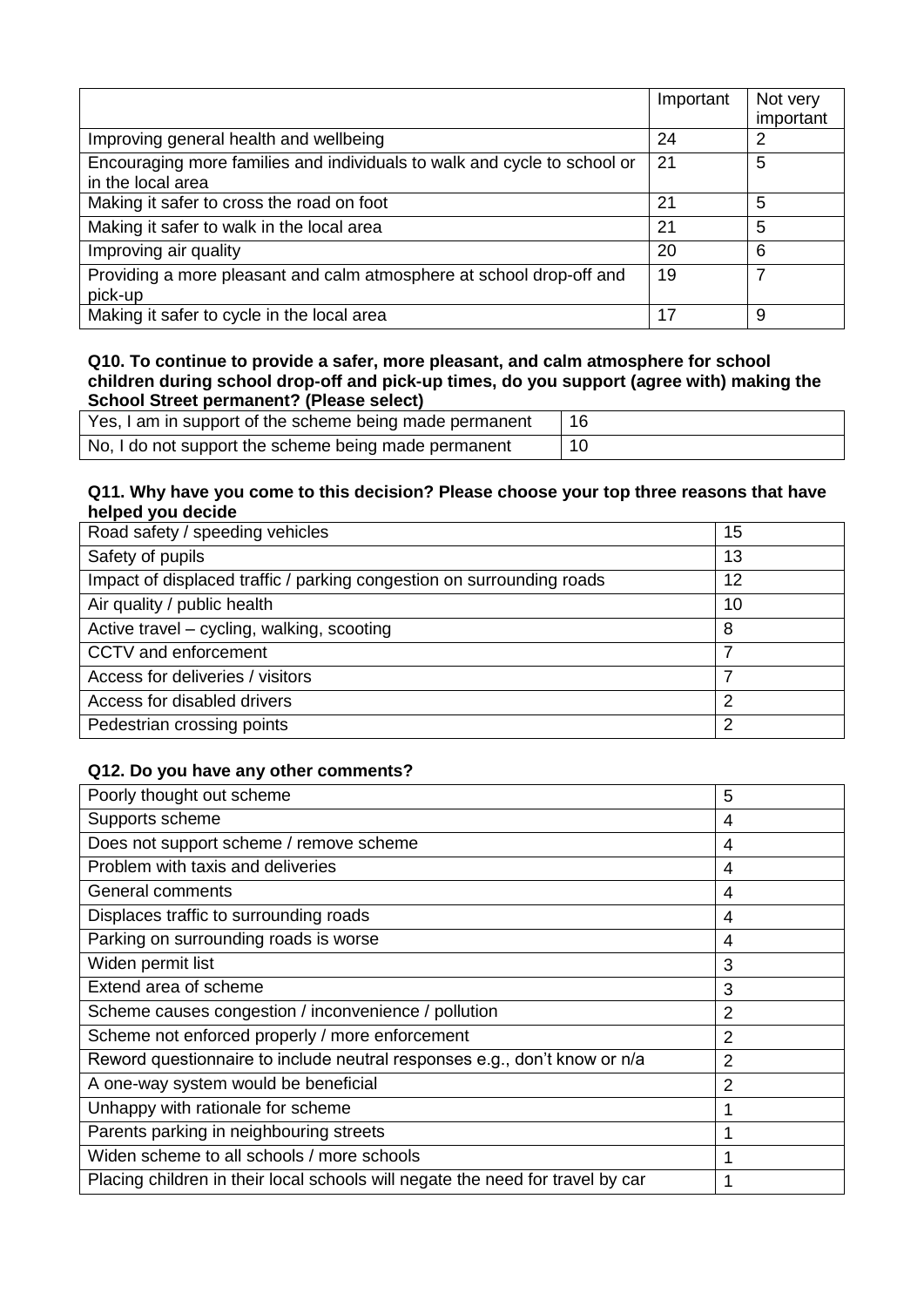### **Q1. Are you a:**

| Resident        | 35                            |
|-----------------|-------------------------------|
| School staff    | o<br>$\overline{\phantom{a}}$ |
| <b>Business</b> |                               |
| Parent          | 14                            |
| Carer           | -O                            |
| Other           |                               |

# **Q2. What is your connection to the School Street? (Please select all that apply) \***

| I live on the School Street            | 27 |
|----------------------------------------|----|
| I live in the surrounding streets      | 13 |
| I Have a child that attends the school | 27 |
| Commute through the School Street area | 9  |
| I have a business there                | 0  |
| I work at the school                   | 3  |
| work nearby                            |    |
| Other                                  | ີ  |

### **Q3. How far away do you live from the school?**

| Less than 1 mile  | 41 |
|-------------------|----|
| 1 mile to 3 miles | 10 |
| 3 miles or more   | u  |

## **Q4. What was your main mode of travel before the School Street scheme?**

| Walking          | 23     |
|------------------|--------|
| Cycling          | c<br>w |
| Car / motorbike  | 21     |
| Public transport | U      |
| Not applicable   |        |

### **Q5. What is your main mode of travel to school now?**

| Walking          | 26     |
|------------------|--------|
| Cycling          | ⌒<br>J |
| Car / motorbike  | 17     |
| Public transport |        |
| Not applicable   |        |

### **Q6. If you travel to motor vehicle what is your reason for this?**

| I don't feel safe cycling             |  |
|---------------------------------------|--|
| I don't feel safe on public transport |  |
| I have a mobility disability          |  |
| I don't feel safe walking             |  |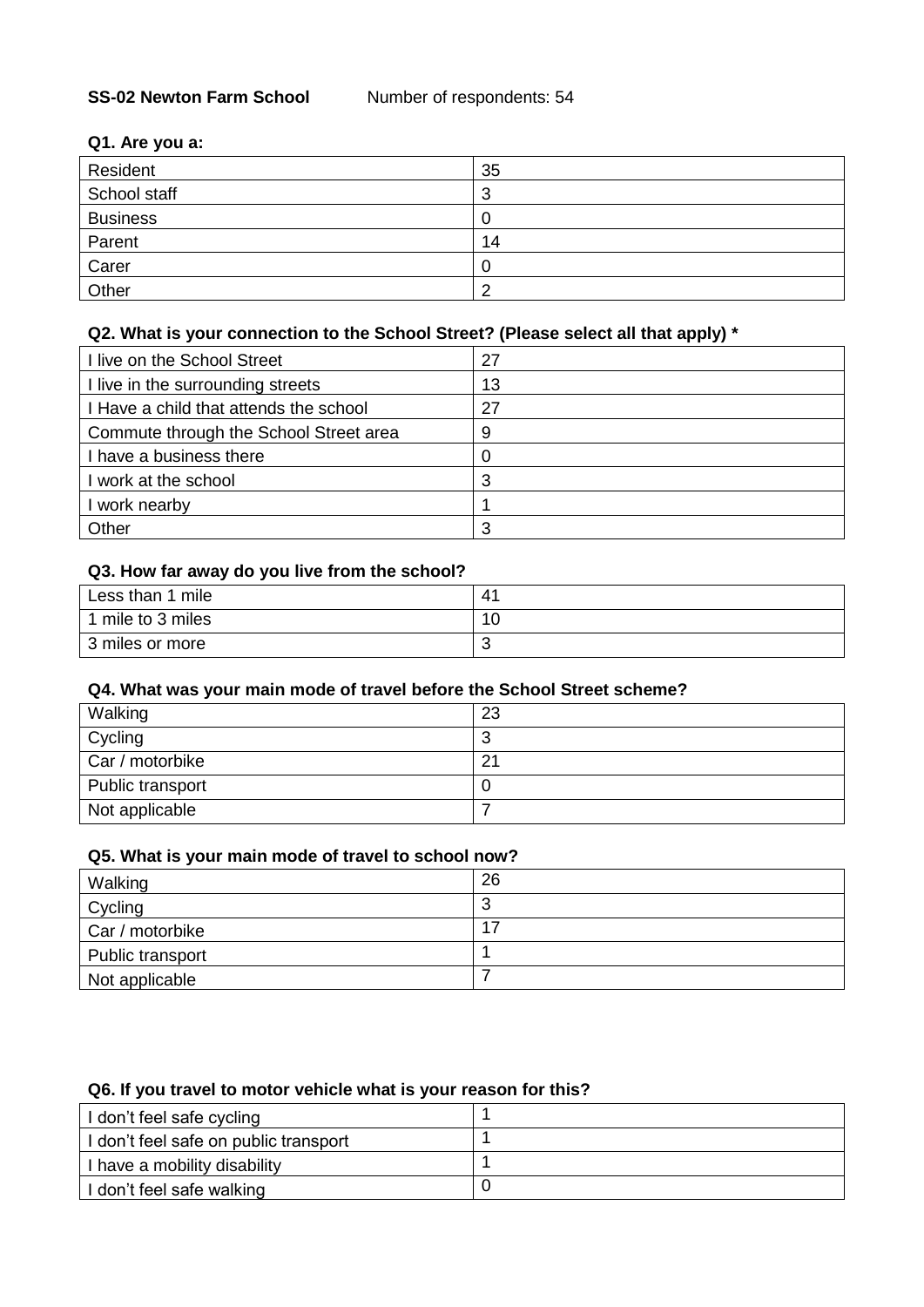| My journey also goes to other destinations  |   |
|---------------------------------------------|---|
| Convenience                                 |   |
| No convenient public transport services     |   |
| I live a long distance away from the school | 4 |
| Other                                       | n |

| Yes, online survey | 18 |
|--------------------|----|
| Yes, email         |    |
| Yes, other         |    |
| No                 | 18 |

### **Q8. Once you have read the consultation document, please answer the following questions and let us know your views on the experimental School Street.**

|                                                                                                                 | Strongly<br>disagree | <b>Disagree</b> | Agree | Strongly<br>agree |
|-----------------------------------------------------------------------------------------------------------------|----------------------|-----------------|-------|-------------------|
| Road safety on surrounding streets has<br>improved                                                              | 17                   | 17              | 15    | 5                 |
| Road safety on the School Street has<br>improved                                                                | 15                   | 12              | 18    | 9                 |
| Congestion on the surrounding streets has<br>improved                                                           | 21                   | 16              | 13    | $\overline{4}$    |
| Congestion on the School Street has<br>improved                                                                 | 12                   | 14              | 16    | 12                |
| Parking in the local area has not been<br>affected by the School Street                                         | 18                   | 13              | 12    | 11                |
| Fewer cars are travelling in the area at<br>school drop-off and pick-up times                                   | 17                   | 10              | 17    | 10                |
| Cars are now travelling at slower speeds                                                                        | 22                   | 17              | 10    | 5                 |
| Drivers do not leave their engines running<br>when they are parked                                              | 12                   | 16              | 18    | 8                 |
| I see more people walking and cycling at<br>school drop-off and pick-up times                                   | 15                   | 8               | 24    | $\overline{7}$    |
| Before the School Street was implemented<br>there were parking and congestion issues<br>related to the school   | 15                   | 10              | 12    | 17                |
| Before the School Street was implemented, I<br>thought it would be disruptive and<br>inconvenient, but it isn't | 22                   | 10              | 12    | 10                |
| The School Street scheme has had a positive<br>impact                                                           | 22                   | 5               | 11    | 16                |

## **Q9. How important are the following aims of the School Street to you?**

|                                           | Important | Not very  |
|-------------------------------------------|-----------|-----------|
|                                           |           | important |
| Making it safer to cross the road on foot | 48        |           |
| Making it safer to walk in the local area | 47        |           |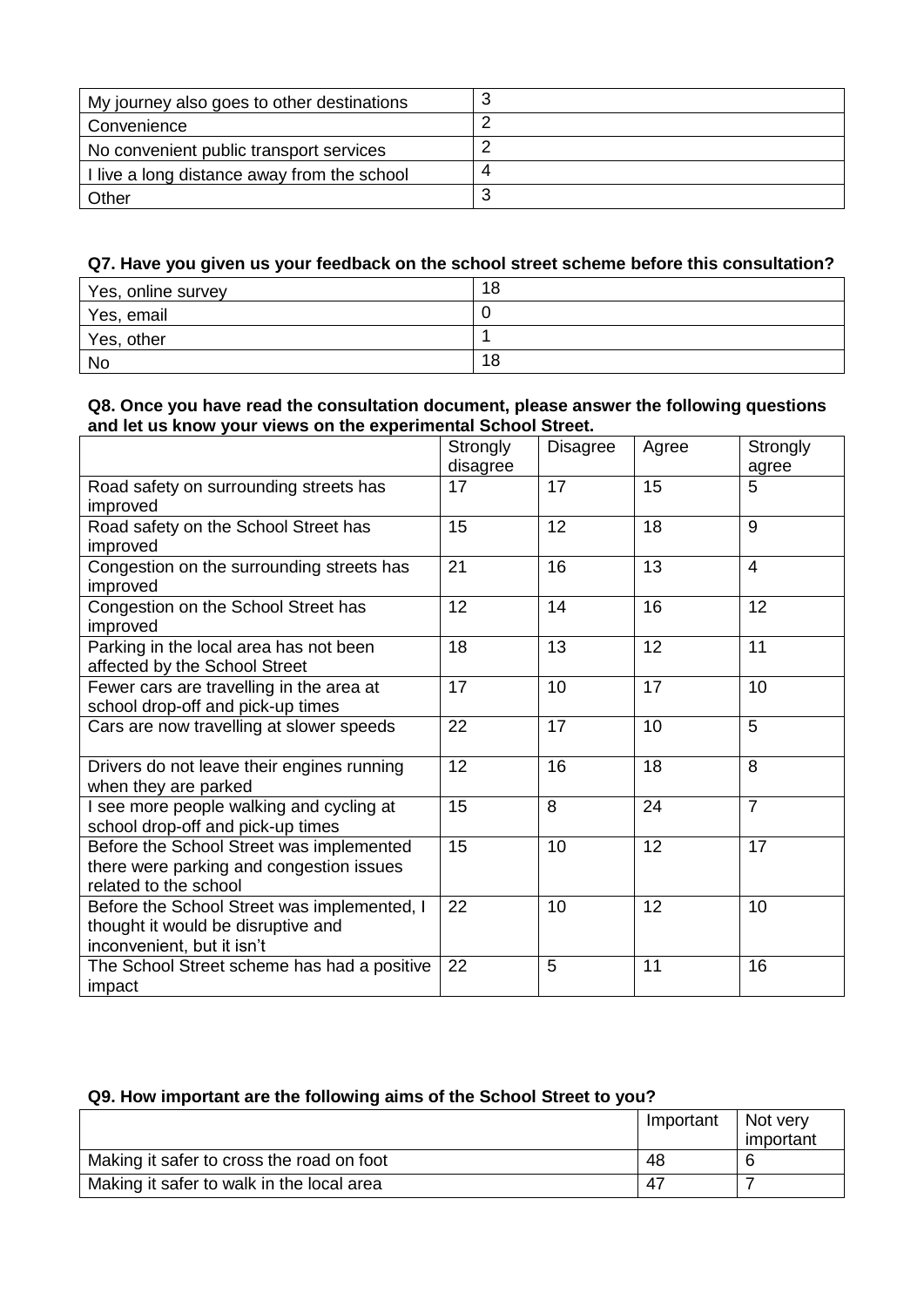| Improving air quality                                                           | 45 | 9  |
|---------------------------------------------------------------------------------|----|----|
| Improving general health and wellbeing                                          | 45 | 9  |
| Providing a more pleasant and calm atmosphere at school drop-off and<br>pick-up | 44 | 10 |
| Making it safer to cycle in the local area                                      | 41 | 13 |
| Encouraging more families and individuals to walk and cycle to school           | 39 | 15 |
| or in the local area                                                            |    |    |

| Yes, I am in support of the scheme being made permanent | -25 |
|---------------------------------------------------------|-----|
| No, I do not support the scheme being made permanent    | 29  |

### **Q11. Why have you come to this decision? Please choose your top three reasons that have helped you decide**

| Impact of displaced traffic / parking congestion on surrounding roads | 35 |
|-----------------------------------------------------------------------|----|
| Safety of pupils                                                      | 27 |
| Road safety / speeding vehicles                                       | 26 |
| Access for deliveries / visitors                                      | 20 |
| Active travel – cycling, walking, scooting                            | 18 |
| CCTV and enforcement                                                  | 14 |
| Air quality / public health                                           | 14 |
| Pedestrian crossing points                                            | 6  |
| Access for disabled drivers                                           | 4  |

| Scheme not enforced properly / more enforcement                           | 9 |
|---------------------------------------------------------------------------|---|
| General comments                                                          | 7 |
| Widen permit list                                                         | 6 |
| Does not support scheme / remove scheme                                   | 6 |
| Displaces traffic to surrounding roads                                    | 6 |
| Unhappy with rationale for scheme                                         | 5 |
| Problem with taxis and deliveries                                         | 4 |
| Poorly thought out scheme                                                 | 4 |
| Scheme causes congestion / inconvenience / pollution                      | 3 |
| Parking on surrounding roads is worse                                     | 3 |
| Supports scheme                                                           | 3 |
| Parents are arriving before cameras are in operation or u-turn to exit    | 3 |
| Parents parking in neighbouring streets                                   | 2 |
| Install pedestrian crossing                                               | 2 |
| Address attitudes of parents through education / other measures           |   |
| Concerns about legality of scheme                                         |   |
| School traffic marshals / patrols required                                |   |
| Reword questionnaire to include neutral responses e.g., don't know or n/a |   |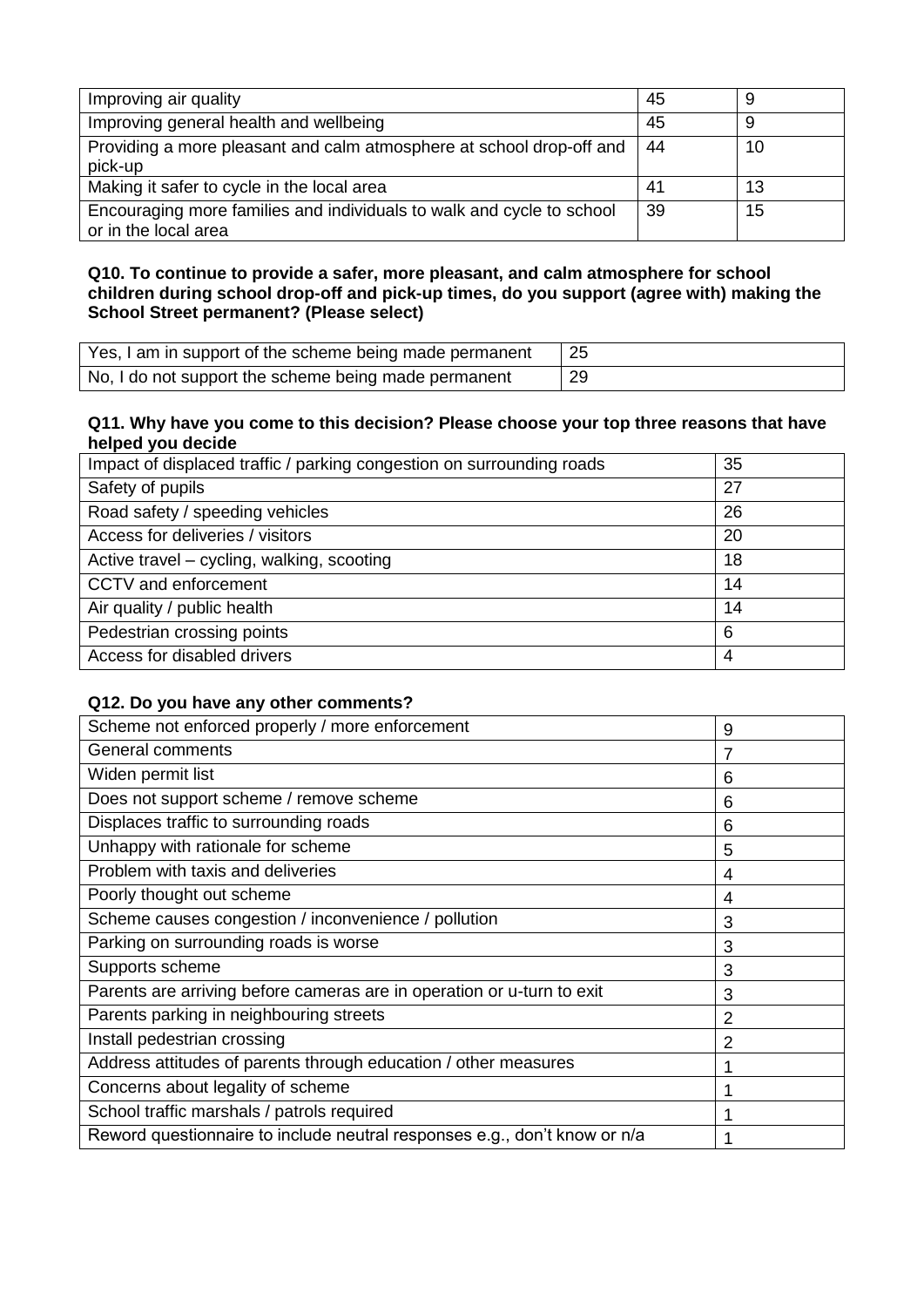## **SS-03 Marlborough School** Number of respondents: 52

### **Q1. Are you a:**

| Resident        | 43 |
|-----------------|----|
| School staff    | U  |
| <b>Business</b> |    |
| Parent          |    |
| Carer           |    |
| Other           | 6  |

# **Q2. What is your connection to the School Street? (Please select all that apply) \***

| I live on the School Street            | 15 |
|----------------------------------------|----|
| I live in the surrounding streets      | 33 |
| I Have a child that attends the school |    |
| commute through the School Street area | 11 |
| I have a business there                |    |
| I work at the school                   |    |
| work nearby                            |    |
| Other                                  | -2 |

# **Q3. How far away do you live from the school?**

| Less than 1 mile  | 46 |
|-------------------|----|
| 1 mile to 3 miles | 4  |
| 3 miles or more   |    |

# **Q4. What was your main mode of travel before the School Street scheme?**

| Walking          | 13 |
|------------------|----|
| Cycling          | v  |
| Car / motorbike  | 26 |
| Public transport | w  |
| Not applicable   |    |

# **Q5. What is your main mode of travel to school now?**

| Walking          | 15     |
|------------------|--------|
| Cycling          | 6      |
| Car / motorbike  | 22     |
| Public transport | n<br>J |
| Not applicable   | 6      |

## **Q6. If you travel by motor vehicle what is your reason for this?**

| I don't feel safe cycling             |  |
|---------------------------------------|--|
| I don't feel safe on public transport |  |
| I have a mobility disability          |  |
| I don't feel safe walking             |  |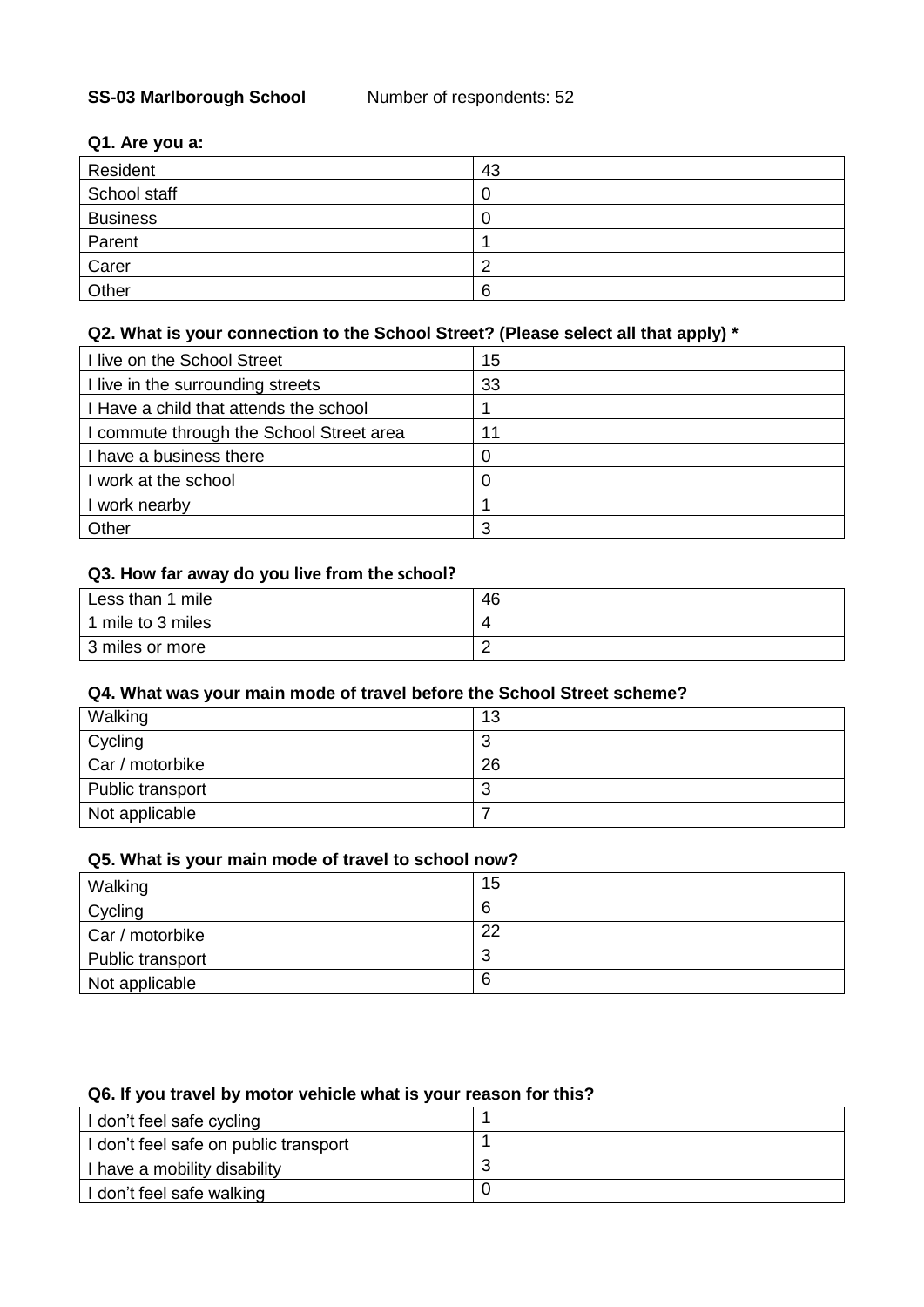| My journey also goes to other destinations  |  |
|---------------------------------------------|--|
| Convenience                                 |  |
| No convenient public transport services     |  |
| I live a long distance away from the school |  |
| Other                                       |  |

| Yes, online survey |  |
|--------------------|--|
| Yes, email         |  |
| Yes, other         |  |
| <b>No</b>          |  |

### **Q8. Once you have read the consultation document, please answer the following questions and let us know your views on the experimental School Street.**

|                                                                                                                 | Strongly<br>disagree | <b>Disagree</b> | Agree | Strongly<br>agree |
|-----------------------------------------------------------------------------------------------------------------|----------------------|-----------------|-------|-------------------|
| Road safety on surrounding streets has<br>improved                                                              | 21                   | 16              | 9     | 6                 |
| Road safety on the School Street has<br>improved                                                                | 13                   | 17              | 13    | $\overline{9}$    |
| Congestion on the surrounding streets has<br>improved                                                           | 25                   | 14              | 9     | $\overline{4}$    |
| Congestion on the School Street has<br>improved                                                                 | 11                   | 15              | 15    | 11                |
| Parking in the local area has not been<br>affected by the School Street                                         | 23                   | 13              | 11    | $\overline{5}$    |
| Fewer cars are travelling in the area at<br>school drop-off and pick-up times                                   | 11                   | 15              | 19    | $\overline{7}$    |
| Cars are now travelling at slower speeds                                                                        | 11                   | 20              | 16    | 5                 |
| Drivers do not leave their engines running<br>when they are parked                                              | 11                   | 25              | 11    | $\overline{5}$    |
| I see more people walking and cycling at<br>school drop-off and pick-up times                                   | 11                   | 22              | 13    | 6                 |
| Before the School Street was implemented<br>there were parking and congestion issues<br>related to the school   | $\overline{7}$       | 14              | 15    | 16                |
| Before the School Street was implemented, I<br>thought it would be disruptive and<br>inconvenient, but it isn't | 24                   | 15              | 6     | $\overline{7}$    |
| The School Street scheme has had a positive<br>impact                                                           | 21                   | 13              | 6     | 12                |

### **Q9. How important are the following aims of the School Street to you?**

|                                                                                               | Important | Not very<br>important |
|-----------------------------------------------------------------------------------------------|-----------|-----------------------|
| Improving air quality                                                                         | 47        | 5                     |
| Making it safer to walk in the local area                                                     | 41        | 11                    |
| Improving general health and wellbeing                                                        | 40        | 12                    |
| Making it safer to cross the road on foot                                                     | 40        | 12                    |
| Encouraging more families and individuals to walk and cycle to school<br>or in the local area | 39        | 13                    |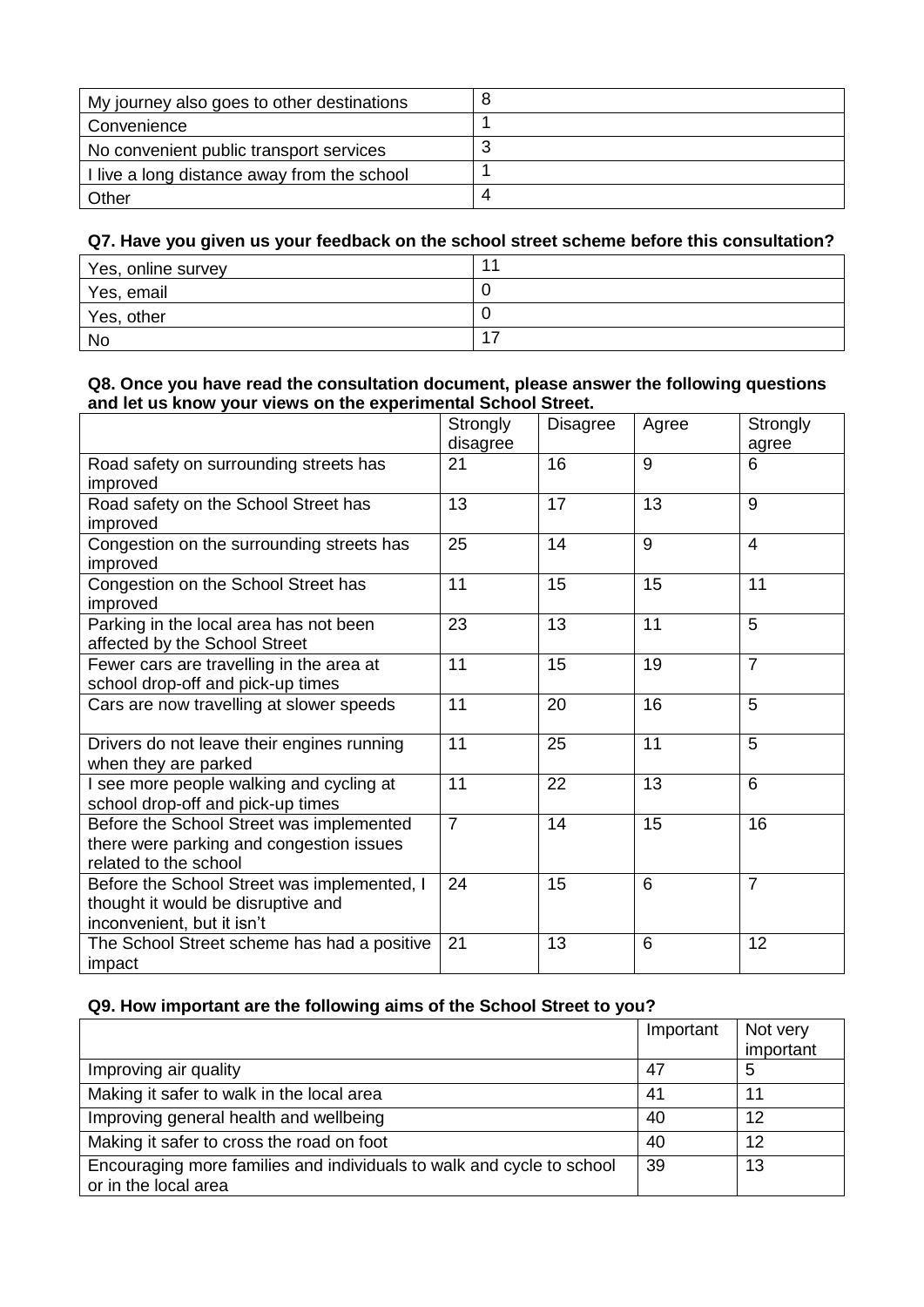| Providing a more pleasant and calm atmosphere at school drop-off and |    | 20 |
|----------------------------------------------------------------------|----|----|
| pick-up                                                              |    |    |
| Making it safer to cycle in the local area                           | 32 | 20 |

| Yes, I am in support of the scheme being made permanent |     |
|---------------------------------------------------------|-----|
| No, I do not support the scheme being made permanent    | -33 |

### **Q11. Why have you come to this decision? Please choose your top three reasons that have helped you decide**

| Impact of displaced traffic / parking congestion on surrounding roads | 32 |
|-----------------------------------------------------------------------|----|
| Access for deliveries / visitors                                      | 25 |
| Road safety / speeding vehicles                                       | 22 |
| Air quality / public health                                           | 22 |
| Active travel – cycling, walking, scooting                            | 18 |
| Access for disabled drivers                                           | 14 |
| Safety of pupils                                                      | 10 |
| Pedestrian crossing points                                            | 7  |
| CCTV and enforcement                                                  | 4  |

| Widen permit list                                                              | 10 |
|--------------------------------------------------------------------------------|----|
| Problem with taxis and deliveries                                              | 9  |
| Displaces traffic to surrounding roads                                         | 9  |
| Does not support scheme / remove scheme                                        | 7  |
| Parking on surrounding roads is worse                                          | 7  |
| Supports scheme                                                                |    |
| Unhappy with rationale for scheme                                              | 5  |
| Doesn't provide disabled people with access                                    | 5  |
| Scheme causes congestion / inconvenience / pollution                           | 5  |
| <b>General comments</b>                                                        | 4  |
| Parents parking in neighbouring streets                                        | 4  |
| Doesn't agree with timing of restrictions                                      | 3  |
| Reword questionnaire to include neutral responses e.g., don't know or n/a      | 3  |
| Scheme not enforced properly / more enforcement                                | 2  |
| Extend area of scheme                                                          | 2  |
| Poorly thought out scheme                                                      | 2  |
| Install pedestrian crossing                                                    | 2  |
| Address attitudes of parents through education / other measures                |    |
| Widen scheme to all schools / more schools                                     |    |
| Concerns about legality of scheme                                              |    |
| Placing children in their local schools will negate the need for travel by car |    |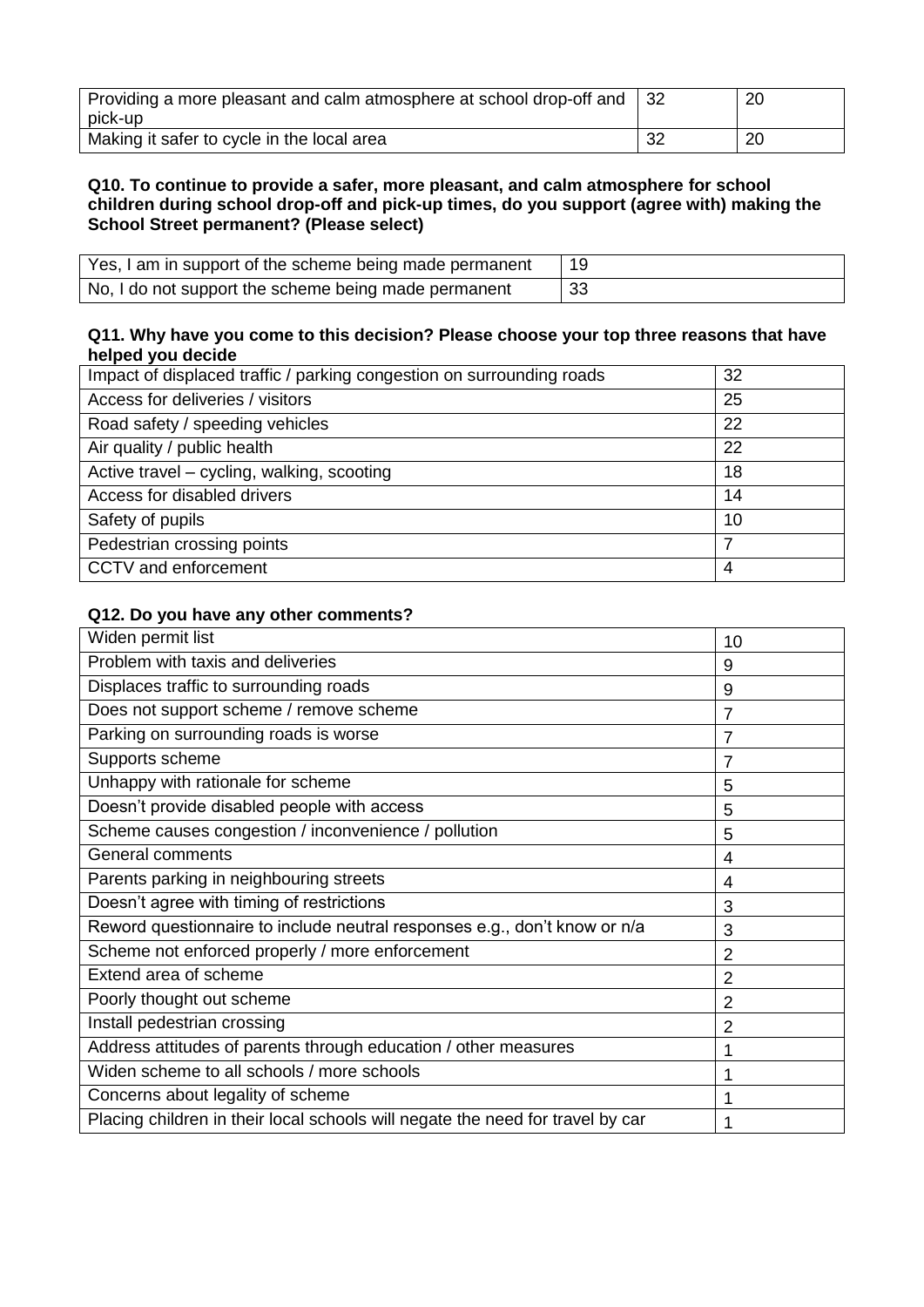### **Q1. Are you a:**

| Resident        | 21 |
|-----------------|----|
| School staff    | 3  |
| <b>Business</b> |    |
| Parent          | 23 |
| Carer           |    |
| <b>Student</b>  | 68 |
| Other           | റ  |

# **Q2. What is your connection to the School Street? (Please select all that apply) \***

| I live on the School Street            | 10 |
|----------------------------------------|----|
| I live in the surrounding streets      | 31 |
| I Have a child that attends the school | 28 |
| Commute through the School Street area | 21 |
| I have a business there                |    |
| I work at the school                   | 17 |
| work nearby                            | O  |
| attend the school                      | 38 |
| Other                                  | 4  |

## **Q3. How far away do you live from the school?**

| Less than 1 mile  | 61 |
|-------------------|----|
| 1 mile to 3 miles | 42 |
| 3 miles or more   | 14 |

### **Q4. What was your main mode of travel before the School Street scheme?**

| Walking          | 58 |
|------------------|----|
| Cycling          | υ  |
| Car / motorbike  | 28 |
| Public transport | 19 |
| Not applicable   | 12 |

### **Q5. What is your main mode of travel to school now?**

| Walking          | 65 |
|------------------|----|
| Cycling          |    |
| Car / motorbike  | 24 |
| Public transport | 18 |
| Not applicable   | Ο  |

### **Q6. If you travel by motor vehicle what is your reason for this?**

| I don't feel safe cycling                  |   |
|--------------------------------------------|---|
| I don't feel safe on public transport      |   |
| I have a mobility disability               |   |
| I don't feel safe walking                  |   |
| My journey also goes to other destinations | 4 |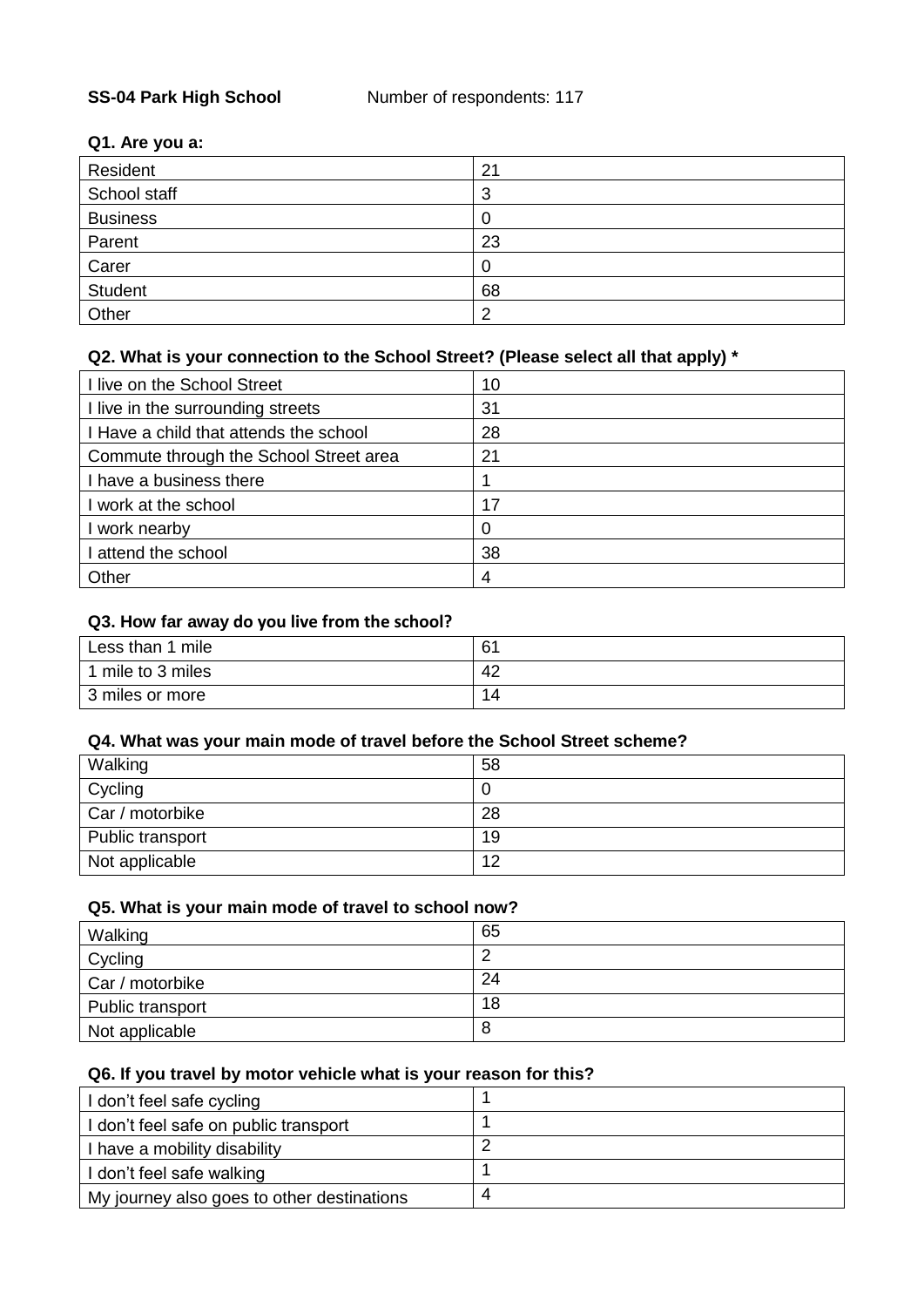| l Convenience                               |  |
|---------------------------------------------|--|
| No convenient public transport services     |  |
| I live a long distance away from the school |  |
| Other                                       |  |

| Yes, online survey | ◡  |
|--------------------|----|
| Yes, email         |    |
| Yes, other         |    |
| No                 | 80 |

### **Q8. Once you have read the consultation document, please answer the following questions and let us know your views on the experimental School Street.**

|                                                                                                                 | Strongly<br>disagree | <b>Disagree</b> | Agree | Strongly<br>agree |
|-----------------------------------------------------------------------------------------------------------------|----------------------|-----------------|-------|-------------------|
| Road safety on surrounding streets has<br>improved                                                              | 9                    | 28              | 67    | 13                |
| Road safety on the School Street has<br>improved                                                                | 8                    | 15              | 69    | 25                |
| Congestion on the surrounding streets has<br>improved                                                           | 22                   | 34              | 45    | 16                |
| Congestion on the School Street has<br>improved                                                                 | 11                   | 24              | 57    | 25                |
| Parking in the local area has not been<br>affected by the School Street                                         | 10                   | 30              | 60    | 17                |
| Fewer cars are travelling in the area at<br>school drop-off and pick-up times                                   | 22                   | 28              | 46    | 21                |
| Cars are now travelling at slower speeds                                                                        | 10                   | 22              | 73    | 12                |
| Drivers do not leave their engines running<br>when they are parked                                              | 13                   | 33              | 58    | 13                |
| I see more people walking and cycling at<br>school drop-off and pick-up times                                   | 8                    | 34              | 51    | 24                |
| Before the School Street was implemented<br>there were parking and congestion issues<br>related to the school   | $\overline{4}$       | 19              | 63    | 31                |
| Before the School Street was implemented, I<br>thought it would be disruptive and<br>inconvenient, but it isn't | 20                   | 29              | 62    | $6\phantom{1}6$   |
| The School Street scheme has had a positive<br>impact                                                           | 10                   | 18              | 65    | 24                |

# **Q9. How important are the following aims of the School Street to you?**

|                                                                                               | Important | Not very  |
|-----------------------------------------------------------------------------------------------|-----------|-----------|
|                                                                                               |           | important |
| Providing a more pleasant and calm atmosphere at school drop-off                              | 104       | 13        |
| and pick-up                                                                                   |           |           |
| Making it safer to cross the road on foot                                                     | 115       | 2         |
| Making it safer to walk in the local area                                                     | 111       | 6         |
| Making it safer to cycle in the local area                                                    | 101       | 16        |
| Encouraging more families and individuals to walk and cycle to school<br>or in the local area | 103       | 14        |